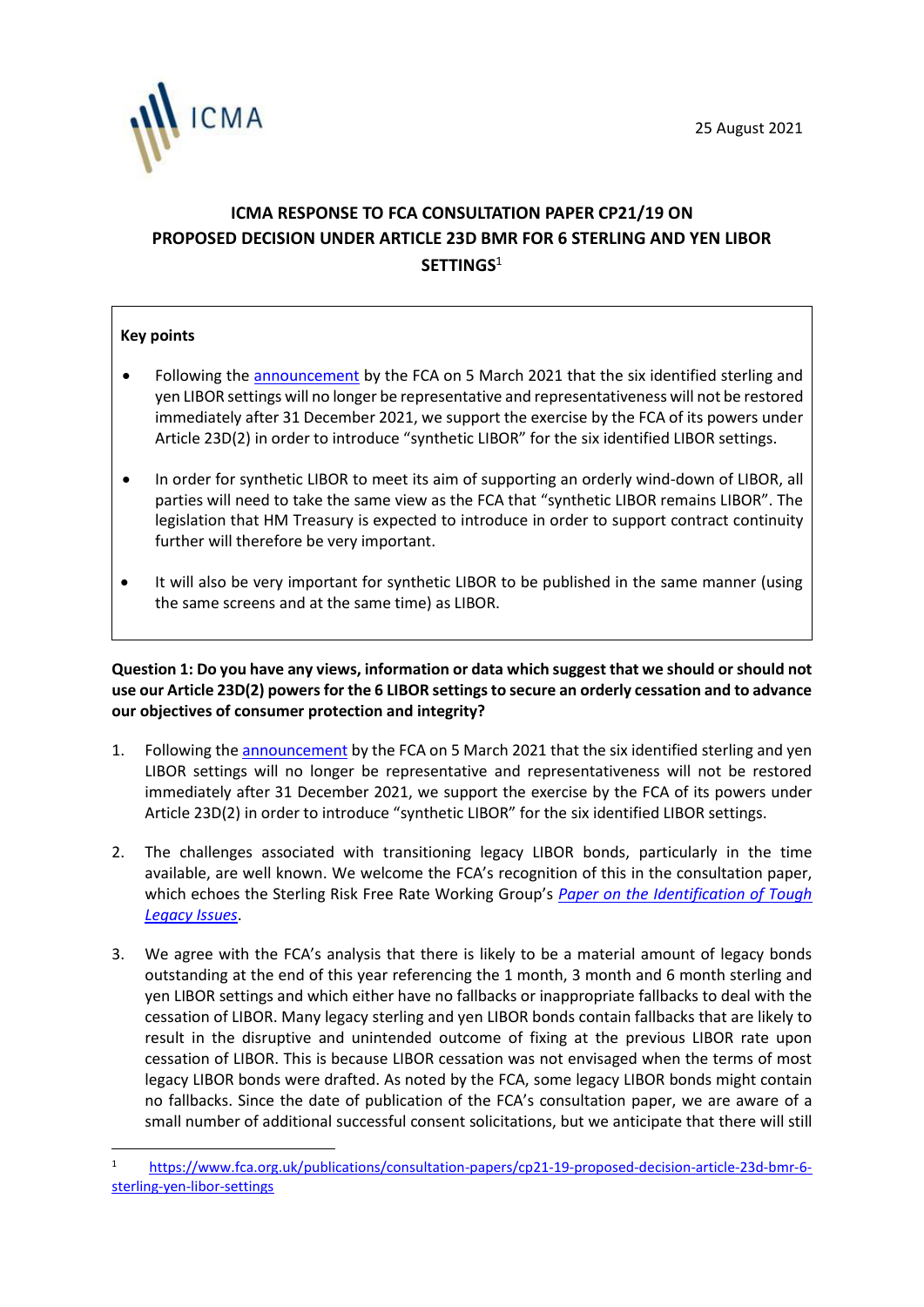be a material amount of outstanding legacy bonds referencing the six sterling and yen LIBOR settings, by number and value, at the end of this year.

- 4. We are aware of a very small number of bonds that reference 12 month sterling LIBOR. We are not aware of any bonds referencing 12 month Japanese yen LIBOR, although that does not mean that there are none. It is also possible that other instruments outside of the bond market reference 12 month sterling and yen LIBOR. Overall, we agree that the 1 month, 3 month and 6 month tenors are the appropriate ones over which the FCA should exercise its powers under Article 23D(2) following the FCA's [announcement](https://www.fca.org.uk/publication/documents/future-cessation-loss-representativeness-libor-benchmarks.pdf) on 5 March 2021, but we note that a synthetic 12 month sterling and yen LIBOR would be helpful for the (possibly small number of) instruments that reference those settings.
- 5. Given the importance of synthetic LIBOR for the bond market in avoiding the disruptive and unintended outcomes noted above, it will be very important that the market takes the same view as the FCA that "synthetic LIBOR remains LIBOR". The legislation that HM Treasury is expected to introduce in order to support contract continuity further will therefore be very important for English law governed securities and contracts. We note that the legislation will seek to reduce disruption that might arise from LIBOR transition with regard to the potential risk of contractual uncertainty and disputes in respect of contracts that have been unable to transition from LIBOR to another benchmark (so-called "tough legacy" contracts), where the FCA has exercised the powers given to it in the Financial Services Act<sup>2</sup>.
- 6. In addition, it will be very important that synthetic LIBOR can be used by market participants in the same way as LIBOR from a practical perspective. In particular, it must be published on the same screen pages (including authorised distributors' screen pages such as Bloomberg and Reuters) and at the same time as LIBOR is currently published. This is because many LIBOR references in bond market documentation make reference to the rate that is published on a certain screen page as of a certain time and many market participants' systems are programmed to reference the LIBOR rate on those screen pages. Please see further below.

# **Question 2: Do you agree that a forward-looking term RFR is an appropriate component for producing a 'synthetic' LIBOR to measure on an ongoing basis the expectation of interest rates over a fixed term that is reflected in LIBOR itself?**

- 7. Yes. As noted in our response to Q1 and recognised by the FCA, synthetic LIBOR needs to be available at the start of the interest period so that it can be used in legacy securities and other contracts in the same way that LIBOR is used now. The use of a forward-looking term RFR as a component of synthetic LIBOR is compatible with that.
- 8. As detailed on [IBA's website](https://www.theice.com/iba/libor), the six LIBOR settings are currently published by IBA at 11.55am London time on London business days. We understand that IBA's Term SONIA Reference Rate is published at 11.55am on London business days. We anticipate that this means that a synthetic sterling LIBOR based on IBA's Term SONIA Reference Rate could continue to be published at 11.55am London time on London business days. This will be very important for both contract continuity reasons and operational reasons from the perspective of the market participants that are responsible for referencing LIBOR and making calculations based upon it.
- 9. We understand that TORF is published at around 5.00pm Japan time on Tokyo business days, which corresponds to 8.00am GMT or 9.00am BST. We therefore anticipate that a synthetic yen LIBOR based on TORF could be published at 11.55am London time. It is not clear whether any

<sup>&</sup>lt;sup>2</sup> [Supporting the wind-down of critical benchmarks -](https://www.gov.uk/government/consultations/supporting-the-wind-down-of-critical-benchmarks) GOV.UK (www.gov.uk)